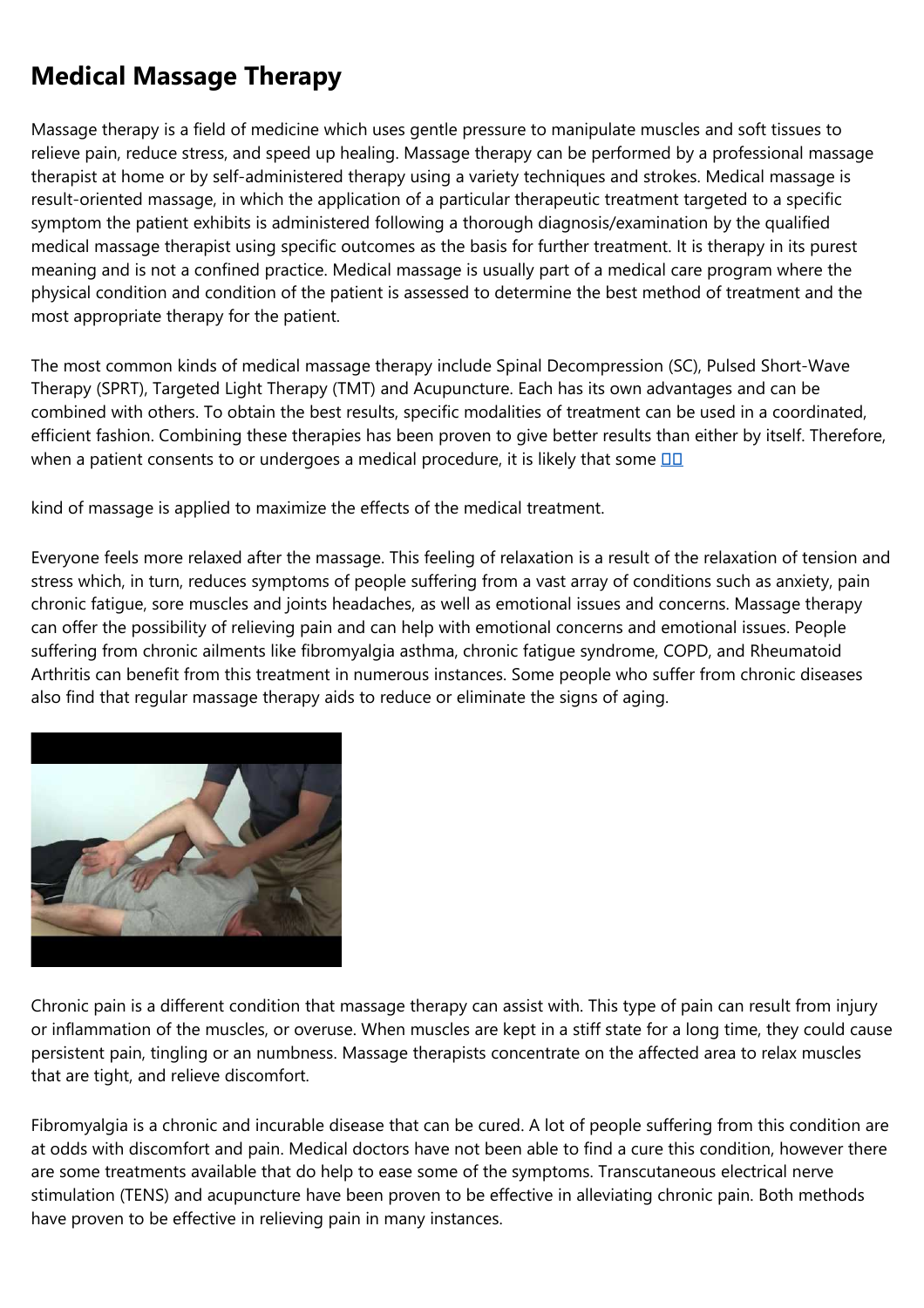Muscle tension is a different reason as to why massage therapy is so beneficial to people suffering from these medical conditions. When muscles become tense, they can cause stiffness and tightness to the joints. This stiffness can decrease mobility and range of motion and increase the risk of injury. This is especially true for people who are older, who typically experience more joint stiffness than younger individuals. Massage therapists that are skilled in working with patients can relieve muscle tension and delay the development of painful arthritis.

Although there isn't a definitive cure for fibromyalgia or fibromyalgia, massage therapy can greatly enhance the quality of life for those who suffer from it. Patients who undergo regular treatments might even see their discomfort and pain diminish completely. In addition, those who choose to take a massage therapy course will see improvement in their overall health as well as their mental health as well as their immune system.

One thing to be aware of when thinking about medical massage is the fact that not every massage therapist is suitable for every patient. Prospective clients should investigate each potential massage therapist before making a decision to hire them. Contact family members and friends who have experienced similar or more severe issues similar to the condition being treated. Asking for referrals can also be very beneficial. Once you've found the perfect massage therapist, you are able to begin to enjoy massages as part your treatment program.

## **Different Types Of Massage Therapy**

The massage has been around since the ancient times. This unique therapeutic recovery technique combines yoga, yoga exercises, bodywork, massage therapies, and Swedish massage techniques. The entire idea uses the body's natural ability to heal itself through the calming massage with palms and fingers and even feet and legs. You can get massage treatment from a licensed therapist or at your home. Lomilomi and Oceania Massage Therapy are just two popular massage styles used in Oceania.

The first step in this unique curing process is massage, which clears the lymphatic system also accelerates healing. Lomilomi is an perfect choice since it helps to revive the lymphatic system into its own proper function. Additionally, it enhances lymphatic drainage, which can be beneficial to the whole body. Many massage therapists understand how to carry out lymphatic massage with the use of finger and hand techniques from an instructor.

Swedish massage is a deep tissue, entering style which uses long strokes, kneading, friction and stretching to relieve tension and calm the brain. Additionally, it boosts the flow of lymphatic fluid, which carries waste products from cells. Swedish massage utilizes many of the same massage strokes like Lomilomi massage, but the focus is more about the deeper, underlying benefits of the technique such as improved circulation, freedom of the joints and muscles, in addition to the reduction of swelling and stiffness. It's also used to relieve tension and improve blood circulation through the body.

A technique known as bodywork uses hand and body movements to work the muscles and connective tissues of the human body. This enhances circulation, which then enhances the functioning of the lymphatic system. It also promotes a general sense of wellbeing and relaxation. Many chiropractors think that bodywork boosts the health and function of the lymphatic system. A therapist that specializes in bodywork can provide treatment for the whole body or particular regions of the human body.

Shiatsu massage is sometimes referred to as finger massage or palm massage. It is a Japanese technique that is very similar to Swedish massage at its focusing on the pressure points on the hands and feet. Shiatsu is sometimes used in combination with Swedish massage to help alleviate stiffness in the joints and muscles. A Shiatsu massage therapist will use their fingers, thumbs and even elbows to perform massage techniques.

Reflexology uses trigger points located in the feet to relieve pressure and cure various ailments. These reflex points are related to other body parts like the neck, back, shoulders and even the face. When these reflex points are stimulated they can offer soothing benefits to the whole body. There are many expert massage therapists that